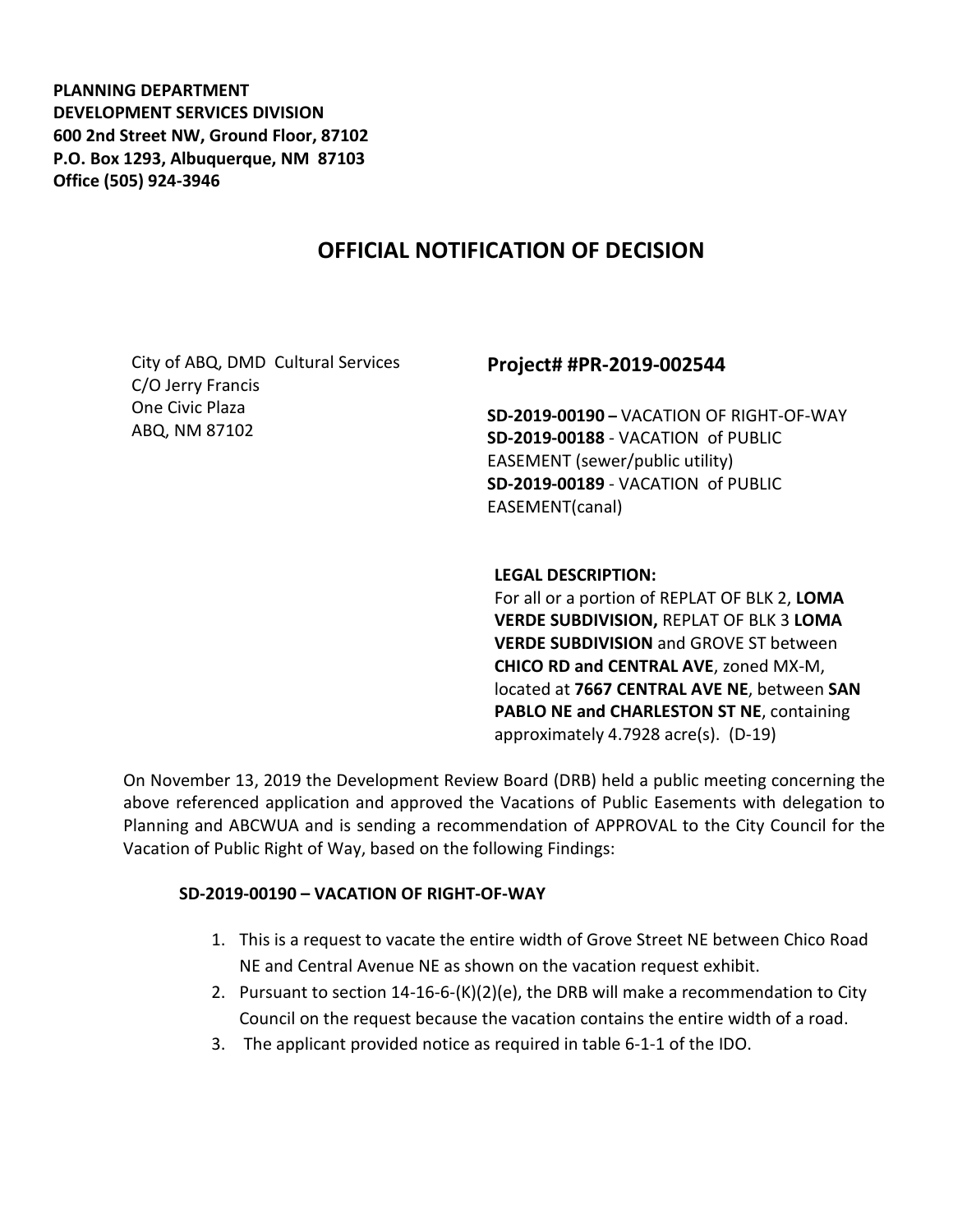Official Notice of Decision

Project# PR-2019-002544 Application# SD-2019-00188, SD-2019-00189, SD-2019-00190

Page 2 of 3

- 4. The applicant states that the vacation is needed to incorporate the portion of Grove Street into the larger as part of a redevelopment project.
- 5. Vacation requests must meet the criteria in IDO Section 14-16-6-6-(K)(3)(a): *The public welfare does not require that the public right of way or easement be retained:* The public welfare does not require that the right-of-way be retained because access to Central Avenue is available via San Pablo Street to the west and Charleston Street to the east. Transportation supported the request. Staff did not receive any public comment on the request.
- 6. Vacation requests must meet the criteria in 14-16-6-6(K)(3)(b): *There is a net benefit to the public welfare because the development made possible by the vacation is clearly more beneficial to the public welfare than the minor detriment resulting from the vacation, and there is no convincing evidence that any substantial property right is being abridged against the will of the owner of that right.*

The request allows for the redevelopment of the property to accommodate a future City Library. The redevelopment of the site will provide a benefit to the surrounding community and the City as whole by providing additional services. The applicant controls the property on both sides of the road.

### Conditions:

- 1. A replat showing the vacated property must be approved by the DRB and recorded within one year of City Council approval.
- 2. Conditions from ABCWUA must be addressed prior to final sign off.

APPEAL: Pursuant to IDO section 6-4(T)(2), a Recommendation cannot be appealed.

# **SD-2019-00188 - VACATION of PUBLIC EASEMENT (sewer/public utility)**

- 1. This request vacates a 16 feet wide public utility easement within the right-of-way of Grove Street.
- 2. This easement was established in 1968 and platted 1974.
- 3. The easement is no longer needed because it does not contain in ground utilities.

### Conditions:

- 1. A replat showing the vacated easement must be approved by the DRB and recorded within one year of City Council approval of the above vacation, SD-2019-00190.
- 2. Conditions from ABCWUA for a paper easement must be addressed prior to final sign off.

# **SD-2019-00189 - VACATION of PUBLIC EASEMENT (canal)**

1. This request vacates a reservation for ditches or canals on the original patent, Homestead Certificate 2120, application 3780, as shown in exhibit in the Planning File.